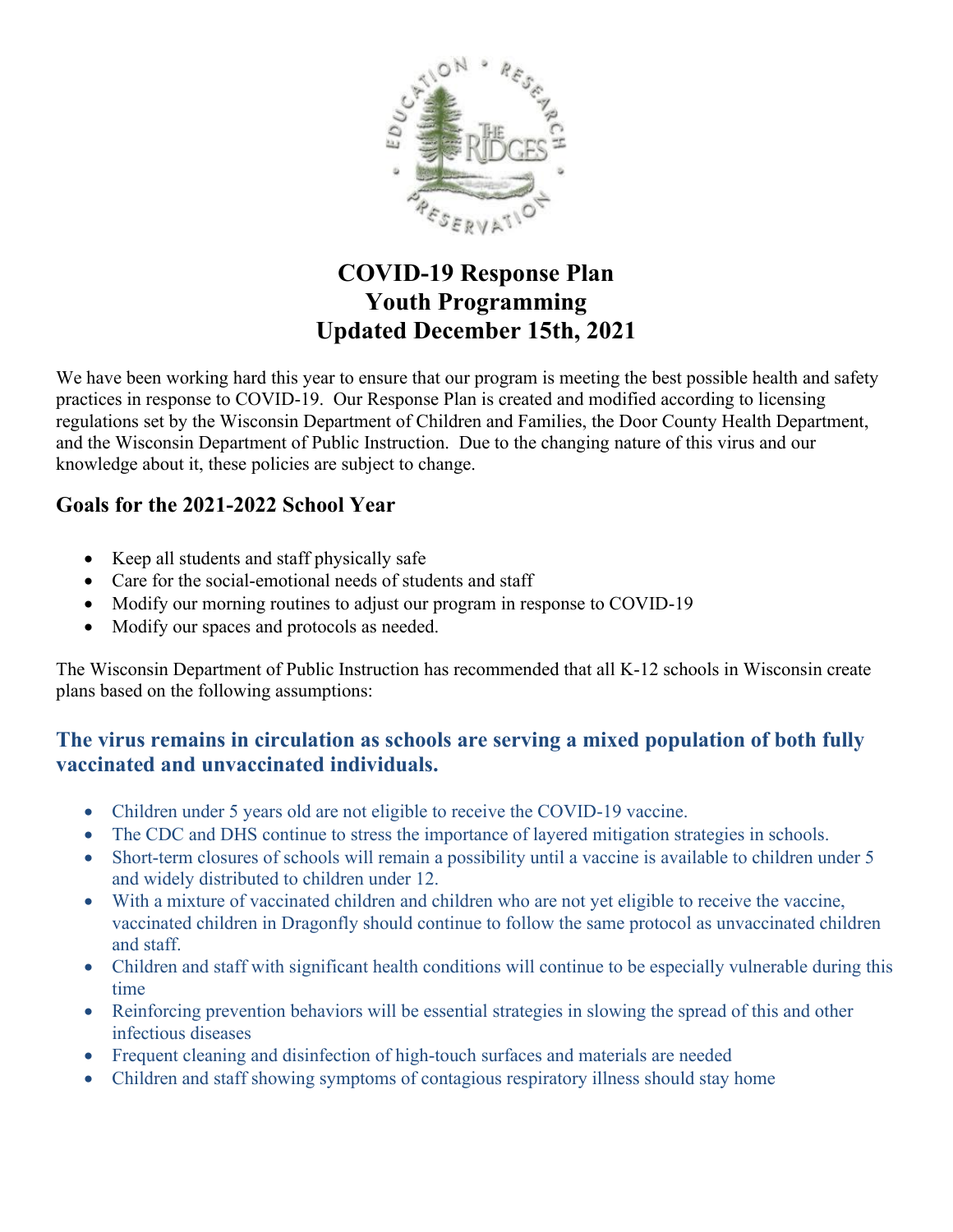## **Facemasks**

**Facemasks are currently required for all teachers, staff, volunteers, parents, and caregivers indoors and outdoors. Children over the age of 2 will be required to wear a mask.** Children are expected to come to school with 2 personal facemasks.

### **Modifications to our Program**

#### **>Nature is our Primary Classroom**

We are implementing an **all-outdoor model** and will only go indoors if the wind chill temperature (according to the National Weather Service [NOAA]) unexpectedly goes below zero, or when there is lightning in the area. If thunderstorms or extreme cold (wind chill below zero) is predicted, class will be cancelled by 7 AM via email notification. Our indoor classroom will be reserved for bathroom visits and as a place to shelter from unexpected severe weather.

**>Materials** cannot be shared. Therefore we will provide each child with a backpack stocked with nature tools and art supplies.

**>Class Size** will be limited to 12 children and 2 teachers.

## **Drop-off and Pick-Up**

A car line procedure will be implemented for drop-off and pick-up. When picking up or dropping off a child in our **car line**, please wait inside the car and a teacher/staff person will assist you. Our car line will enter the SOUTH entrance to the Nature Center parking lot on Hwy 57. **A teacher or staff person will help your child exit the car and grab materials while you sign our drop-off form.** You will be asked about COVID-19 symptoms in your household each day. We ask that you **wear a mask** while signing in and talking with us. We will be wearing one as well. **Be sure to apply bug spray and sunscreen at home**. After dropping off your child, you will continue through the parking lot and exit at the NORTH end. Pick up will follow the same procedure.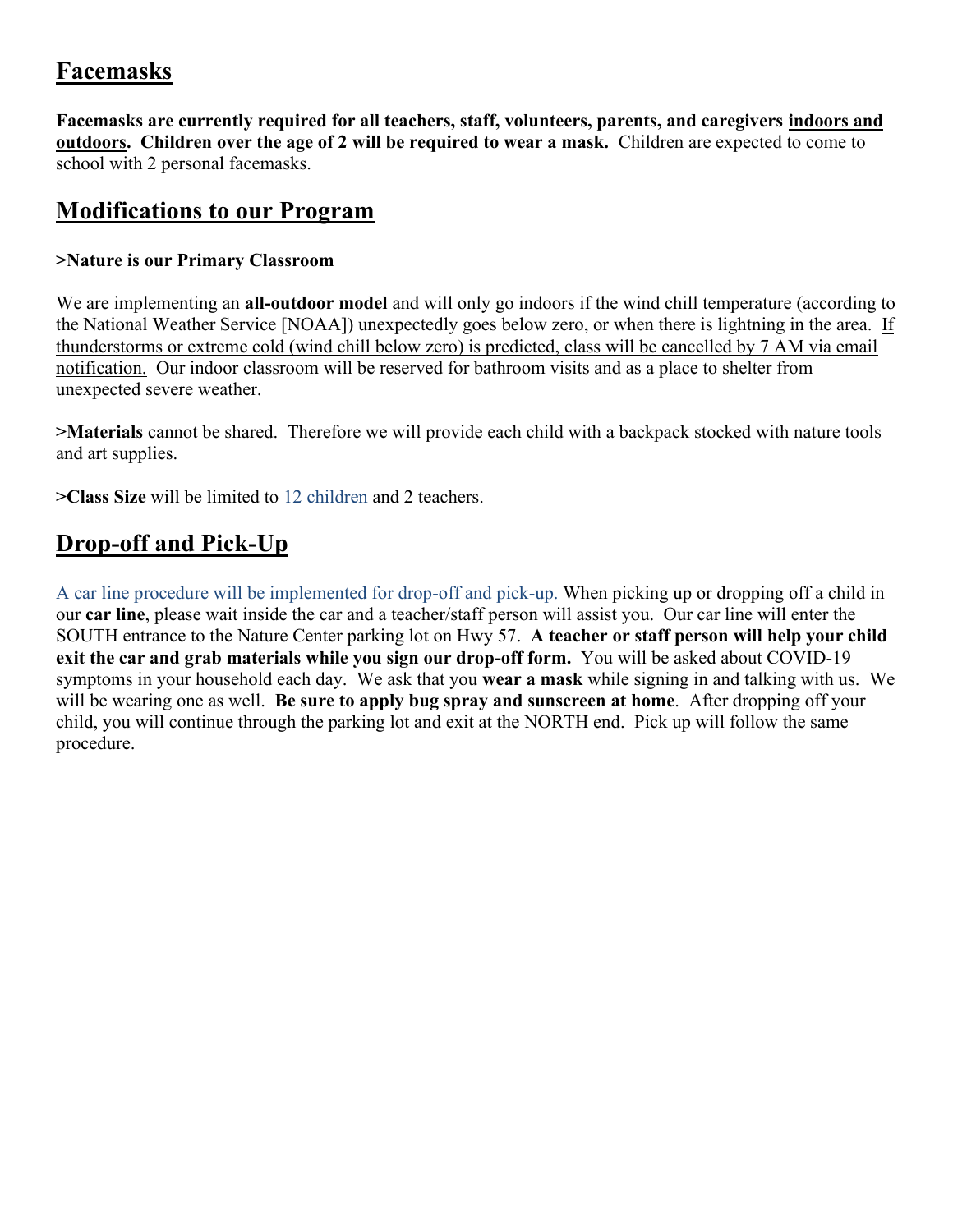# **Guidelines for Keeping Children Home**

#### **You should keep your child at home if:**

- Your child has a fever. Fever reducing medication may not be used when determining a child's health. Your child should be fever-free for 72 hours before returning to school and should receive a negative COVID-19 test
- Your child is experiencing recognizable symptoms of COVID-19, including:
	- o Any ONE of the following symptoms: fever or chills, cough, shortness of breath, diarrhea or vomiting, loss of taste or smell
	- o OR any two of the following: atypical headache, muscle pain or body aches, sore throat, unusual fatigue, nausea, or congestion/ runny nose. This does not apply to individuals with a doctor's note stating that the child does not have COVID-19
- Your child has been exposed to someone who has had COVID-19 (by testing or medical diagnosis) within the past 10 days
- Your child has had sustained contact (within 6 feet for 15 minutes or more) with a person showing symptoms of COVID-19 within the previous 10 days
- Anyone in your family is under a 10-day quarantine for COVID-19 *unless that person has tested negative*
- Your child should remain home if you are awaiting results of a COVID-19 test
- We also request that you keep your child at home if they are experiencing any symptoms of a contagious illness. Our goal is to avoid spreading illness of any kind to the children and adults in our program, which means keeping sick children and adults at home. This includes but is not limited to symptoms of a cold, stomach illness, or flu-like illnesses.
- Your child or anyone in the immediate family has traveled out of Door County in the last 10 days.

Our staff will follow these same guidelines in the case of illness and/or exposure. If a staff member becomes ill and has not exposed children in the last 10 days, programming will continue with a substitute. If the staff member has exposed children in the program, class will be canceled until the staff member receives a negative COVID-19 test result.

# **Actions Taken if a Child Develop Symptoms of COVID-19 at The Ridges**

We will follow our regular protocols, but will take the additional step of informing the Door County Health Department.

- Remove the child from their group and relocate them to an isolated area with a member of staff; child and staff will wear facemasks
- Call the parent/guardian to pick up the child
- Report the event to the Executive Director and the Door County Health Department
- Notify all families in that class of the event, without identifying the individual by name.

## **In Case Someone in the Program Tests Positive**

- If anyone in our program tests positive for COVID-19, we will notify all the families in our Nature Preschool. We will not identify the individual by name.
- We will follow the guidance of the Door County Health Department, which currently requires that anyone directly exposed to someone who has tested positive remain home for 14 days before returning to Preschool.
- *Close contacts must complete the full two-week quarantine before returning to school even with a negative result*